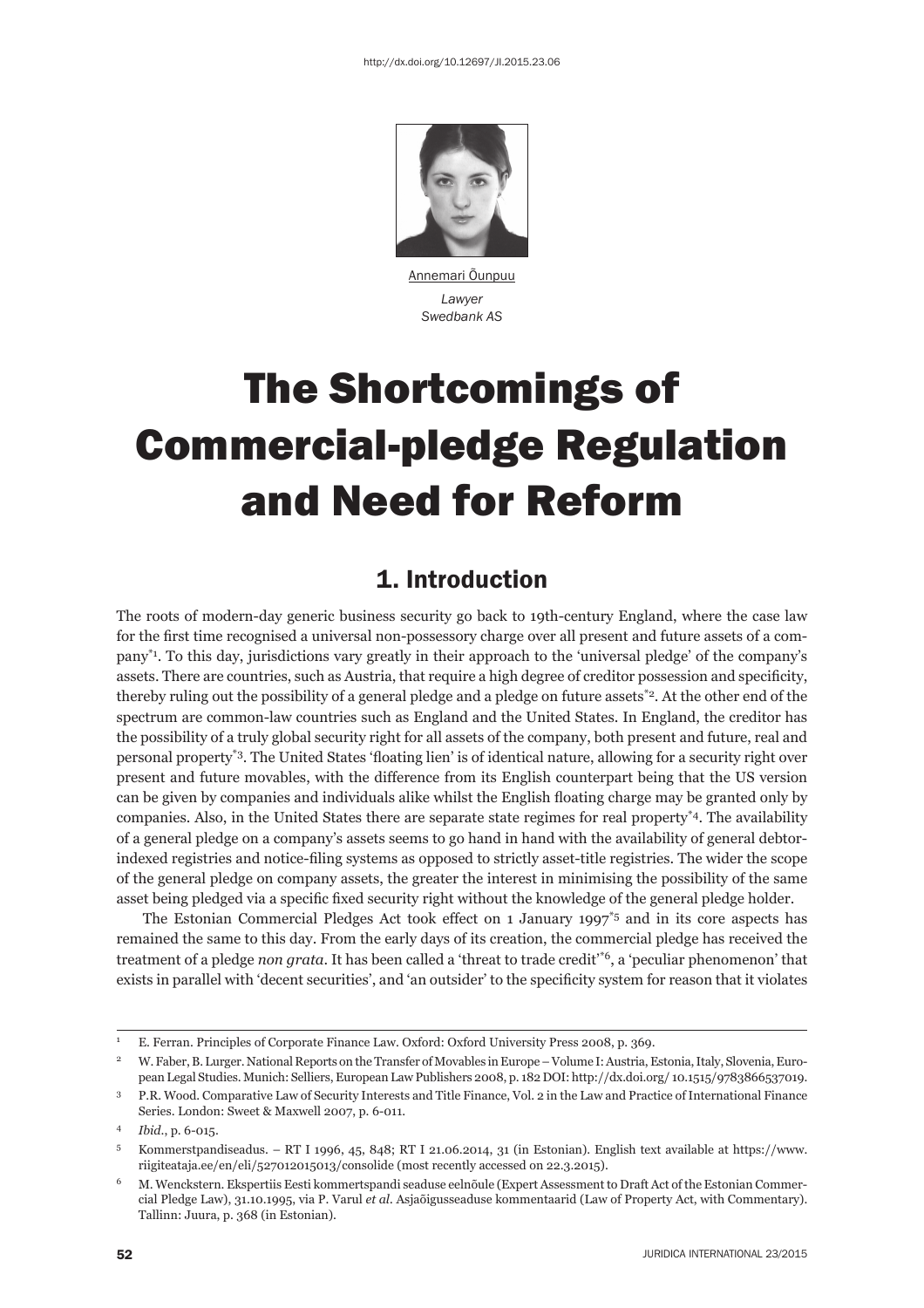the principle by which a security right can extend only to a specific asset or right<sup>\*7</sup>. No doubt, such views have been heavily influenced by the approach of the Germanic group of countries (Germany, Switzerland, and Austria) relying on the doctrine of specificity and using retention of title and fiduciary transfers as substitutes for non-possessory pledges\*8 – although, on closer examination, the latter legal mechanisms can be said to be a pure matter of form for escaping pledge possession'\*9.

On 1 January 2015, the Commercial Pledges Act reached the age of majority. In light of criticism by academics, recent Supreme Court practice, and international developments, it is justified to ask whether the concept of the commercial pledge needs revision.

## 2. The scope of the commercial pledge

#### 2.1. The aim of the 'universal pledge'

International organisations such as United Nations Commission on International Trade Law (UNCITRAL) and European Bank for Reconstruction and Development (EBRD) recommend that the law provide for a security right that secures all types of debts and extends to any type of asset, present or future, whether individually or in a pool of assets<sup>\*10</sup>. In the broadest sense, it would mean a global security for a global debt – an idea bound to create resentment in Estonia, as the Supreme Court has questioned the reasonableness of providing security for a global debt, so far, in the context of mortgages\*11. It is also recommended for the security right not to limit the use of assets, as any possessory security right in the modern market economy would be self-defeating, requiring the debtor to assign the assets necessary for conducting the entity's business<sup>\*12</sup>. The purpose of the above-mentioned recommendations is to suggest a system that could help companies to 'maximize the extent to which they can utilize the value inherent in their movable assets to obtain credit'\*13.

The answer to the question about the scope of the commercial pledge depends on what one sees as the main aim of the universal pledge and its role in achieving the purpose envisaged by the UNCITRAL. It is possible to enumerate four main functions of the non-possessory universal pledge.

Firstly, it is a security right enabling future assets to serve as security for the credit, without the need to amend the pledge agreement once the assets are produced or obtained. Objection to this aim usually is related to two factors: security granted for a debt existing today on assets acquired tomorrow diminishes the assets available to unsecured creditors, and security on future assets is a preference as it is granted for past debt\*14.

Secondly, it is a security right enabling the creation of a 'global pledge' on a company's assets by pledging the whole enterprise by means of a single agreement, without the need to pledge every group of assets or single item individually. Using a single security agreement instead of multiple individual agreements significantly reduces transaction costs. It has been claimed that in the event that the 'global pledge' can be enforced by an administrative possessory receiver (an official whose functions are similar to those of a bailiff or bankruptcy administrator), it allows the company to be managed as a going concern, preserving the

<sup>7</sup> V. Kõve. Varaliste tehingute süsteem Eestis (System of Proprietary Transactions in Estonia), doctoral thesis. Tartu 2009 (in Estonian), pp. 246, 258, 333.

<sup>8</sup> P. Varul *et al.* (see Note 6), p. 369.

<sup>9</sup> P.R. Wood (see Note 3), p. 6-017.

<sup>10</sup> UNCITRAL Legislative Guide on Secured Transactions, United Nations 2010, Recommendation 17; EBRD core principles for a secured transactions law, Principle 7.

<sup>&</sup>lt;sup>11</sup> Along the lines of Germanic specificity doctrine regarding pledge objects, the Supreme Court has also emphasised that, although the law allows securing against both present and future debt, said right is not unlimited and an agreement by which a 'global debt' is secured by the pledge can be contrary to good morals in the extent that it fails to specify future debt or secures against all possible claims of the pledge holder, thereby limiting the pledgee's economic freedom and ability to cope in the future (Supreme Court rulings 3-2-1-104-08, of 5.11.2008, paragraph 19 and 3-2-1-64-12, of 29.5.2012, paragraph 27). The Supreme Court refers directly to the harmful effect of overcollateralisation, admitting at the same time that, in cases of companies, agreements on security for global debt are allowed for purposes of securing the so-called credit lines (see Supreme Court ruling 3-2-1-64-12, of 29.5.2012, paragraph 29).

<sup>&</sup>lt;sup>12</sup> EBRD core principles for a secured transactions law (see Note 10), Principle 2.

<sup>&</sup>lt;sup>13</sup> UNCITRAL Legislative Guide on Secured Transactions (see Note 10), p. 2.

<sup>14</sup> P.R. Wood (see Note 3), pp. 6-007, 7-007.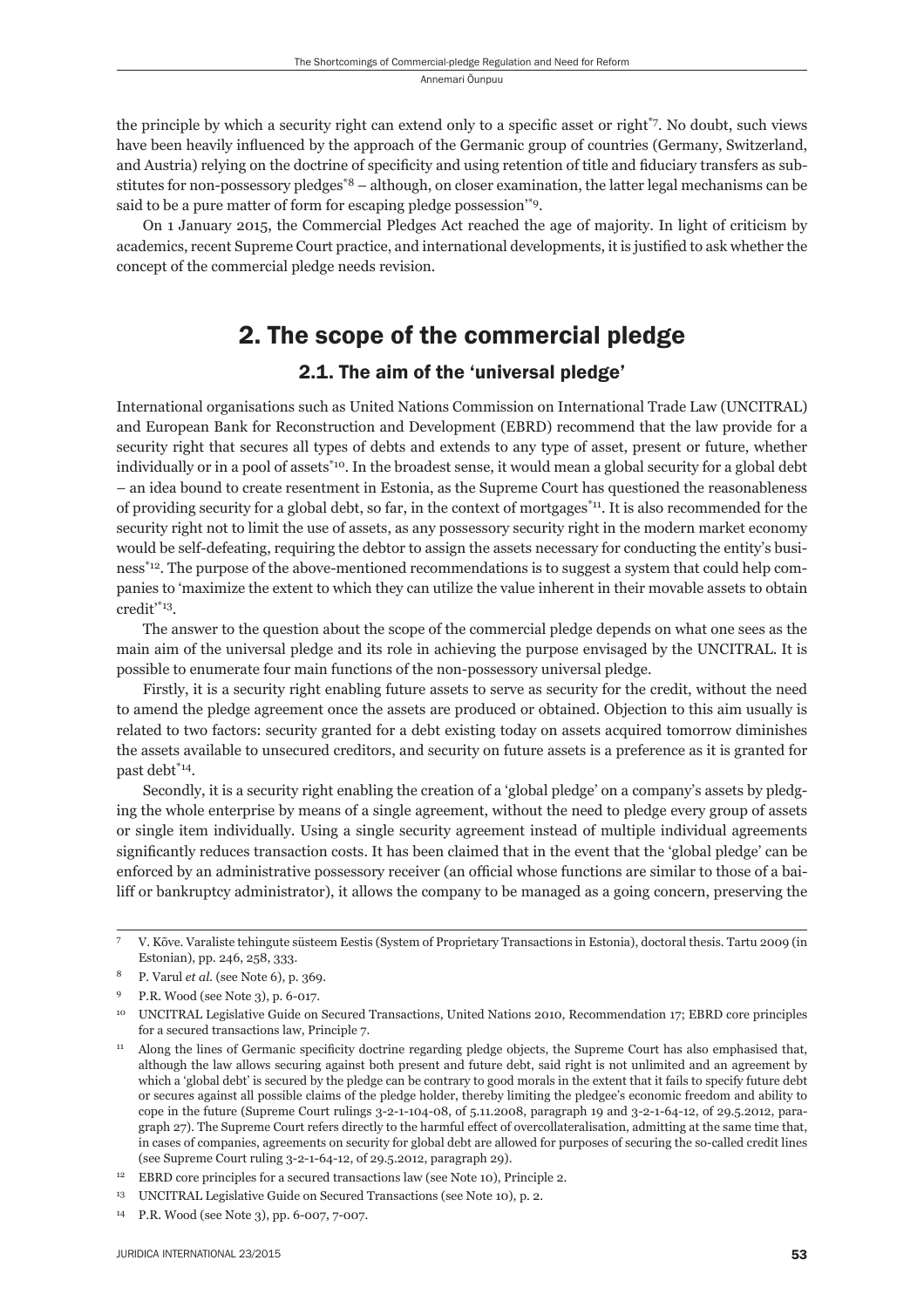maximum value until the sale and enabling eventual sale of the company as a whole rather than in a piecemeal fashion that would destroy its value<sup>\*15</sup>. Although such a possibility existed for floating charge holders in England for some time, the relevant law was changed in 2003 to limit the appointment of the receiver to fixed charges only<sup>\*16</sup>.

The third function is to enable a pledge over assets for which there are neither special asset-title registries nor possibilities for other non-possessory pledges.

Fourthly, assets may be left with the debtor, allowing him to continue the use of his assets in the ordinary course of business.

The main aim with the existing solution for a commercial pledge clearly serves the third purpose: of grasping in its scope bulk assets that it would be difficult to pledge in any other way. However, the legislator has not been consistent on the question of the scope, as until 1994 the universal-pledge provisions in the Property Act also encompassed immovable property. The amendments made in 1994 excluded from the scope immovable and intellectual property and vehicles. The reasoning behind the amendments was to rule out possible competition between pledges – i.e., a commercial pledge as the universal pledge against a specific pledge in an asset-title register $*$ <sup>17</sup>.

In 2013, the Supreme Court found that from 1 July 2003 to 30 June 2011 the Traffic Registry did not comply with the requirements for a public register and that, therefore, it was not possible to register valid pledges of motor vehicles in the Traffic Registry. The Commercial Pledges Act excludes from the scope of commercial pledges those assets for which there is a possibility of having another class of registered security. Accordingly, from 1 July 2003 to 30 June 2011, there was no such possibility for motor vehicles; the scope of the commercial pledge during that period also extended to vehicles registered in the Traffic Registry. As of 1 July 2011, the scope of the commercial pledge is again narrower, for by that time the legislator had dealt with the publicity issues related to the Traffic Registry<sup>\*18</sup>. The court practice confirms that the scope of the universal pledge is dependent on the existence and publicity of other 'pledge registries' available for movables. If the registry fails the publicity test, then, according to the opinion of the Supreme Court, the asset falls back to the scope of the commercial pledge.

The legislative developments and explanatory notes do not give clear guidance as to what the legislator has understood to be the main essence of the commercial pledge. The persons having the right to grant a commercial pledge have been limited to legal entities<sup>\*19</sup>, which indicates that the pledge should maximise the possibilities of companies to receive credit. However, legislative amendments and court practice give no evidence that the commercial pledge was ever meant to be used to pledge the enterprise as a whole, nor that any thought would have been given to the concept of its interconnectedness with a universal business pledge preserving the value of the business as a going concern and selling of the enterprise as a whole, especially within reorganisation proceedings. The lack of consideration given to such interconnectedness is of no surprise, as the concept of business reorganisation is a relatively new phenomenon on the Estonian regulative landscape, with the Reorganisation Act having been adopted only in late 2008<sup>\*20</sup>. In consideration of the approach taken in England in limiting the powers of floating charge holders, it seems that the previously advocated success in allowing the floating charge creditor to appoint an administrative receiver to manage the business and enforce the charge (thereby allegedly maximising the returns) has been controversial and subject to abuse and, in consequence, should not serve as a role model.

The 'fluctuating scope' of the commercial pledge, dependent as it is on the publicity 'mistakes' made by the Estonian state with regard to registries of certain movables (such as vehicles), leaves creditors with lack of legal certainty and proves that the question of publicity of non-possessory pledges needs a systematic

<sup>15</sup> *Ibid*., 6-008. See also M. Marinč, R. Vlahu. The Economics of Bank Bankruptcy Law. Berlin; Heidelberg, Germany: Springer 2012, p. 12 DOI: http://dx.doi.org/10.1007/978-3-642-21807-1 .

<sup>16</sup> Insolvency Act 1986 as amended by the Enterprise Act 2002. Text available via http://www.legislation.gov.uk/ukpga/1986/45/ section/72A (most recently accessed on 24.3.2015). See also P. Hood. Principles of Lender Liability. Oxford: Oxford University Press 2012, pp. 564, 568–569.

<sup>17</sup> P. Pärna, V. Kõve. *Asjaõigusseadus.* Kommenteeritud väljaanne (Law of Property Act, with Commentary). Tallinn: Juura 1996, p. 431 (in Estonian).

<sup>18</sup> Supreme Court Civil Chamber ruling 3-2-1-133-13, of 11.12.2013, paragraphs 28–33.

<sup>19</sup> In contrast to the United States, where a universal security right may be granted by both companies and individuals (subject to certain limitations set forth in consumer law).

<sup>20</sup> Saneerimisseadus. – RT I 2008, 53, 296; RT I 09.05.2014, 2 (in Estonian). English text available at https://www.riigiteataja. ee/en/eli/510072014027/consolide (most recently accessed on 23.3.2015).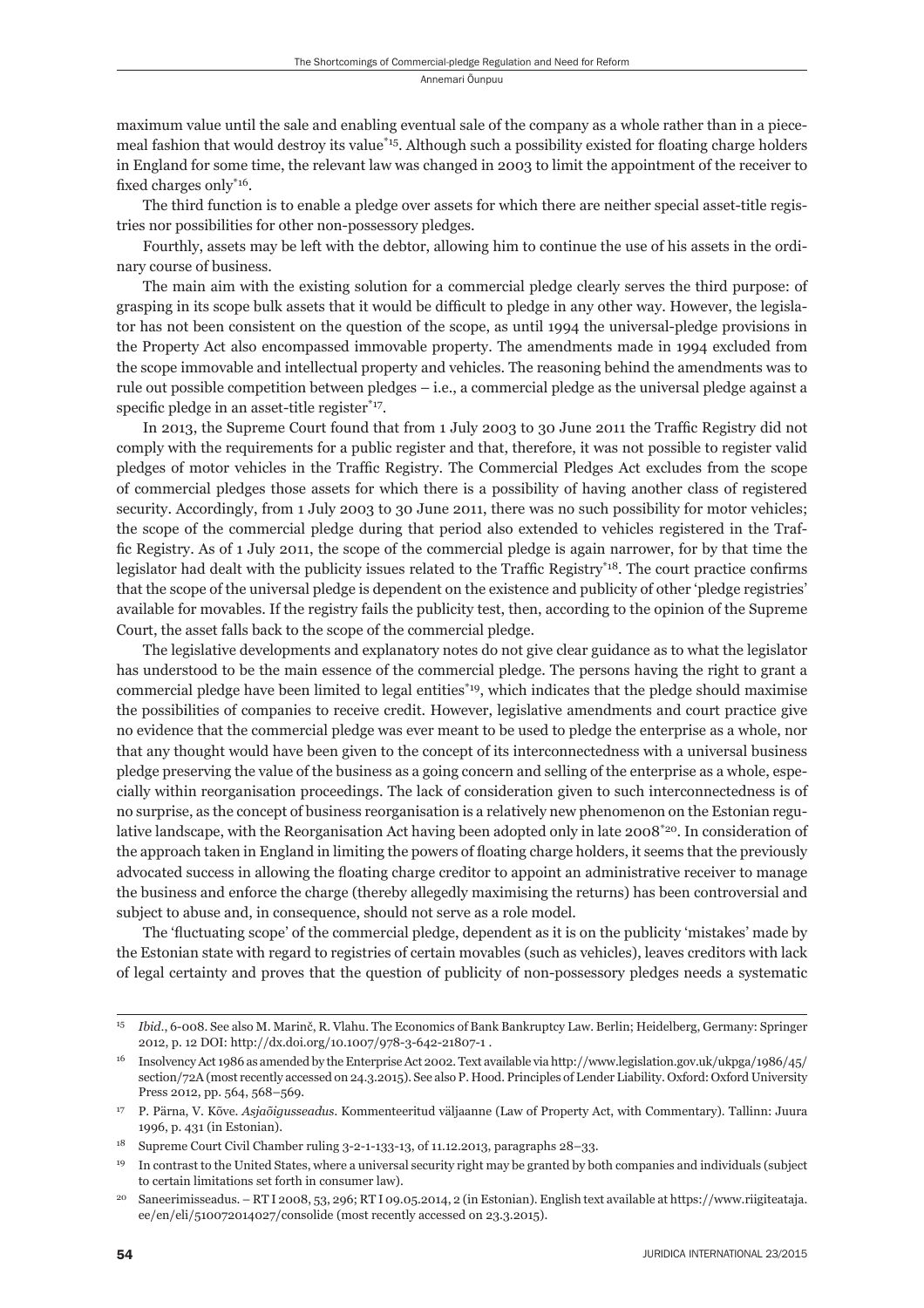approach. The fundamental question that the legislator needs to answer is whether the commercial pledge should continue serving the companies and their creditors as an additional security (a 'crutch' for situations wherein other pledge possibilities fall short) or should instead provide parties with flexibility in determining to what extent they want to utilise the assets for crediting purposes. In the latter case, the parties should be free to design the security package and decide on the scope of the pledge for each individual situation by limiting or extending the scope of the general pledge accordingly<sup>\*21</sup>.

#### 2.2. Narrow scope versus wide scope

The question of scope cannot be separated from that of preference in cases of enforcement and insolvency, since the initial broad scope is said to be 'of little value if the collateral is diminished in insolvency, either by the priority of unsecured creditors (such as employees, taxes, reorganization costs, contracts and new money) or by a percentage cut from the collateral, or by enforcement delays<sup>\*22</sup>. The main argument for narrowing the scope of a commercial pledge is the protection of unsecured creditors against overcollateralisation of a single creditor. At the same time, limiting the use of future assets and assets that cannot be precisely identified as security for credit in one way or another increases the costs of the debtor, whether in the form of a higher interest rate or through costs related to cumbersome and legally uncertain schemes for use of future and bulk assets as security.

Although acknowledging its great importance, the present article does not deal with the issue of priority ranking in insolvency. It focuses, rather, on the initial scope of the commercial pledge. However, one general remark can be made on the interaction between the initial scope and its subsequent erosion within insolvency proceedings – namely, that the wider the initial scope, the greater the need for the priority and preference of other creditors. England, which has introduced one of the farthest-reaching universal security rights, has also introduced a system that would allow equalising the creditors in insolvency by creating the 'ring-fenced fund' as otherwise there would be nothing left for unsecured creditors. The mechanism basically takes some of the floating charge proceeds and distributes them to unsecured creditors $*23$ .

The scope of the Estonian commercial pledge at first glance appears rather wide, with the law stating that the pledge extends to all present and future movables. However, the law makes many exclusions from the scope: money (cash or on bank account); shares, stocks, promissory notes, or other securities; property on which it is possible to have another class of registered security over movables; property to which a mortgage established on the immovable before or after establishment of the commercial pledge extends; and property secured by a possessory pledge\*24. The real extent of the commercial pledge is thus mainly equipment, inventory, raw materials, livestock, and receivables. In theory, the practical value of the commercial pledge has been noted to lie in the possibility of pledging assets for which there are neither asset registries nor any other possibilities for a non-possessory security right, such as machinery and equipment<sup>\*25</sup>. In commercial practice in Estonia, the assets for which commercial pledges are used range from stock such as heavy metal components and fertilisers to food products, receivables, inventory, petroleum and petroleum products, and crops.

The reason for which the commercial pledge has not created that many problems in practice is seen in the fact that to this day its true nature and extent has not been understood and issues related to enforcement and bankruptcy are left open and unresolved<sup>\*26</sup>. The latter claim is supported by recent Supreme

<sup>21</sup> According to the EBRD core principles for a secured transactions law, the law should support the operation of the secured credit market and provide the parties with flexibility to 'adapt the security to the needs of their particular transaction' without concentrating too much on the manner in which the transaction is structured (Principle 10).

<sup>22</sup> P.R. Wood (see Note 3), p. 6-001. J.A. MacLachlan has referred to the bankruptcy test as the most fundamental tests for the strength of the security right, using the following words: 'Any security that will not stand up in case of insolvency of the debtor is only a trap for the unwary creditor. Of all the tests to which a security transaction can be put, bankruptcy is the most exacting. This is as it should be.' J.A. MacLachlan. The impact of bankruptcy on secured transactions. – *Columbia Law Review* 60 (1960) /5, pp. 593–609 DOI: http://dx.doi.org/10.2307/1120040 .

<sup>23</sup> For the priority ranking in England, see P.R. Wood. Principles of International Insolvency, Vol. 1 in the Law and Practice of International Finance Series, 2nd edition. London: Sweet & Maxwell 2007, p. 11-040.

Section 2 of the Commercial Pledges Act.

<sup>25</sup> V. Kõve (see Note 7), pp. 246, 333.

<sup>26</sup> *Ibid*., pp. 246, 333.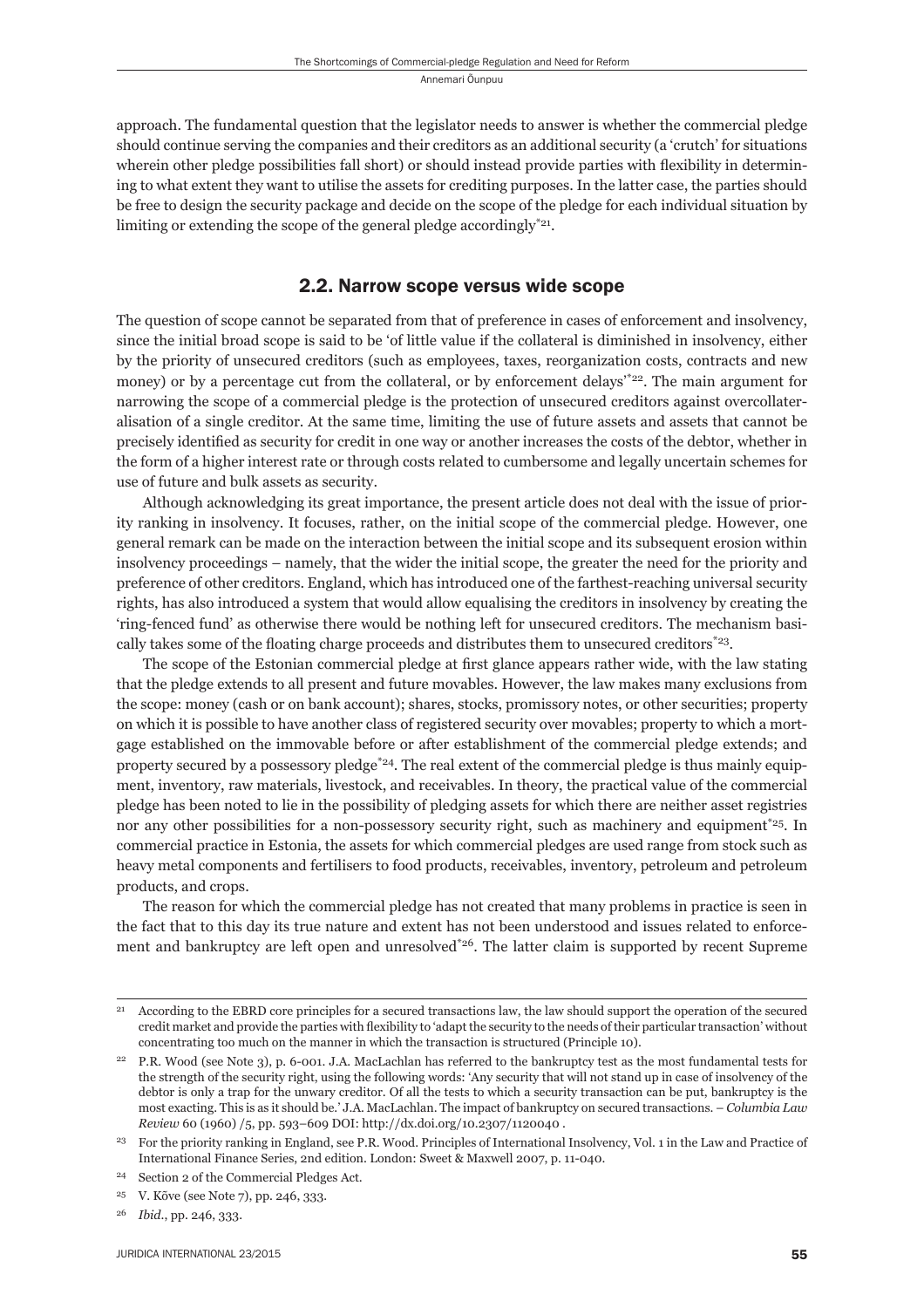Court judgements dealing with the issue of whether the extent of the commercial pledge encompasses vehicles<sup>\*27</sup> and whether a notarised commercial-pledge agreement qualifies as an enforcement document<sup>\*28</sup>.

Although ambiguity related to the exact extent of the pledge is said to cause problems to creditors<sup>\*29</sup> and, according to the Supreme Court, it is not possible to initiate enforcement proceedings under the commercial-pledge agreement, it has not prevented increasing use of the commercial pledge by creditors. Whether the cause is the aftermath of the financial crisis and creditors' need for greater protection, however illusionary, or other, unknown factors, the registration of commercial pledges has increased in recent years, from 5,014 pledges in 2008 to 7,081 pledges in 2012<sup>\*30</sup> and then 17,086 in 2015<sup>\*31</sup>. For a comparison of magnitude, the corresponding number for Latvia was  $144,976$  in January 2010<sup>\*32</sup>.

How extensive the scope of the business pledge should be depends on many elements, all of which the legislator needs to consider. The first is limitations on the circle of persons entitled to grant a general pledge – should it consist of only companies or cover individuals also? For example, in the United States a general security right can be granted both by companies and individuals. Second is a limitation on the beneficiaries of a business pledge. In Belgium, only credit institutions were allowed to take a pledge over business, a limitation that was lifted by amendments to the law adopted in 2013\*33. Thirdly, one should consider whether the business pledge is the only possibility for having a non-possessory pledge over certain assets or other non-possessory pledges are available too. If so, what is their legal certainty? Fourthly, what is the ranking system under the relevant insolvency law, and how many preferential creditors does the insolvency law list?

## 3. Protection of third parties

### 3.1. Publicity

The EBRD core principles for a secured-transactions law contain a suggestion that there should be a possibility of publicising the existence of any security right. In the case of non-possessory security rights, this should be done via a public registry or notification system<sup>\*34</sup>.

For what purpose is it necessary to publicise who has pledged something, what and when, and to whom? Publicity of any existing security right and information on retention of title is necessary from the perspective of creditors, *bona fi de* buyers, bailiffs, and bankruptcy administrators. From the perspective of creditors, publicity mitigates the risk of debtors' false wealth that could result in providing of unjustified credit – meaning that the debtor appears to possess many assets, while in reality most of them have been encumbered with security rights or sold to third parties, leaving the assets with minimal or no value\*35. Registration and publicity of encumbrances and retentions of title also minimises the risk of priority and validity disputes (e.g., fraudulent security agreements fabricated right before bankruptcy is declared). It also helps bailiffs and bankruptcy administrators decide whether or not to acknowledge the validity of the security right<sup>\*36</sup>. According to the Estonian Code of Enforcement Procedure, a bailiff shall take a claim of

<sup>27</sup> Supreme Court Civil Chamber ruling 3-2-1-133-13, of 11.12.2013 (in Estonian).

<sup>28</sup> Supreme Court Civil Chamber ruling 3-2-1-1-14, of 12.3.2014 (in Estonian).

<sup>29</sup> P. Varul *et al.* (see Note 6), p. 368.

<sup>30</sup> M. Haamer. Kommertspandi ulatus ja roll tagatisena pankroti- ja täitemenetluses (Scope and Role of the Commercial Pledge as Security in Bankruptcy and Enforcement Proceedings), research paper. Tartu 2013, p. 6 (in Estonian).

<sup>31</sup> Electronic correspondence. L. Merkulova (with the Centre of Registers and Information Systems) and Annemari Õunpuu, 23.3.2015 (in Estonian).

 $32$  E. Lodzins, L. Krumina. Bank finance and regulation: Multi-jurisdictional survey: Latvia. Text available at http://www. ibanet.org/Document/Default.aspx?DocumentUid=23A9C27D-80E6-458B-8DFC-EE56563762E9 (most recently accessed on 22.3.2015).

<sup>33</sup> E. Janssens. New law on security over movable assets: Significant impact on financing transactions. – Linklaters Newsletter 2013/May, p. 4. Text available at http://www.linklaters.com/pdfs/mkt/brussels/Newsletter\_Security\_over\_movable\_assets\_January\_2013.pdf (most recently accessed on 20.3.2015).

<sup>34</sup> EBRD core principles for a secured transactions law, Principle 8.

<sup>35</sup> P.R. Wood (see Note 3), p. 7-007.

<sup>36</sup> Registration of security interests: Company charges and property other than land: A consultation paper, Law Commission Consultation Paper No. 164. London: The Stationery Office 2002, p. 26. The text of the consultation paper is available on the Internet via http://www.lawcom.gov.uk/.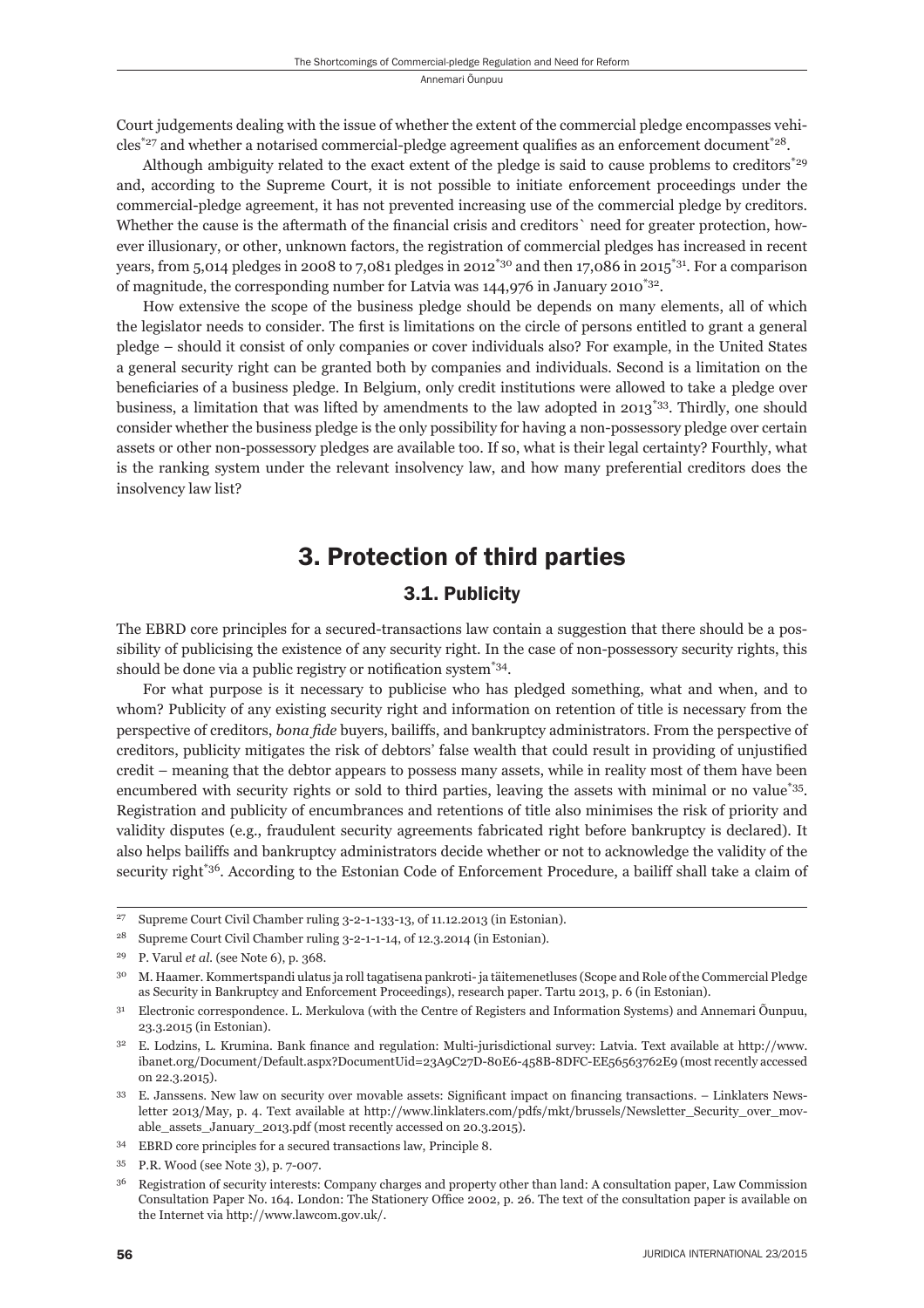a security right holder into account upon distribution of revenue if the right of security is evident from a publicly reliable register or a contract on which the security right is based is authenticated by a notary\*37. The same principle applies in the case of bankruptcy proceedings for which the Bankruptcy Act specifies that the validity of security rights entered in the land register, ship register; commercial-pledge register, or securities register is acknowledged without defence\*38.

In the absence of a general security-rights register and notice-filing, the existing regulation creates many problems, which can be illustrated by the example of a pledge on bank accounts or receivables. If the debtor has not fulfilled a tax obligation, the tax authority is entitled to seize the bank account of the debtor or order the bank to transfer the money from the debtor's bank account to the tax authority. The tax authority is also entitled to seize other proprietary rights\*39. Provided that the debtor has a pledge on the bank account in favour of the bank, in the absence of any publicity mechanism, the existence of said pledge is not transparent to third parties, including the tax authority. The priority between the seizure of the funds by the tax authority and the bank as the beneficiary under the account-pledge agreement should then be settled by means of court proceedings. Although in the Netherlands there is no general security-rights register, there is a possibility to use registration with the tax authority for publicity purposes. In order for the nonpossessory pledge to be effective against third parties, it must be registered with the tax office, for fixing the date of the agreement. Alternatively, the agreement has to be notarised\*40.

Given that Estonia does not have a positive credit register, there is no retention-of-title register, and it is questionable whether asset-title registry data  $-$  such as those in the Traffic Registry  $-$  are public or not, Estonia is in need of a reform that would render the security-right system more transparent and predictable for creditors, the tax authority, bailiffs, and bankruptcy administrators, reducing unnecessary disputes over validity and priority of security rights.

#### 3.2. Priority - asset-title registries and notice-filing

Over the years, asset-based financing (lending against receivables, inventory, equipment, and machinery) has increased, increasing also in turn, the need for a general security-rights registry creating transparency for lenders and third parties, instead of an incoherent system of non-registered fiduciary transfers and a multitude of specific asset-title registries<sup>\*41</sup>. The UNCITRAL remarks that registries for security rights in movables that are based on the type of the asset (equipment, receivables, inventory, ships, etc.) – i.e., assettitle registries – usually developed not as a well thought-through system but as a 'piecemeal recognition of individual non-possessory security devices in movable assets'\*42.

In England and the United States, the mitigation of priority disputes for a creditor secured by the universal pledge is achieved by means of sophisticated use of universal security rights (floating charges or floating liens) in combination with negative pledge clauses\*43 and perfection\*44 of pledge rights in debtor-indexed general security-right registries. The United States notice-filing system and functional approach to security rights (as opposed to a form-based approach) are more advanced than the English floating and fixed charge

<sup>37</sup> Täitemenetluse seadustik. – RT I 2005, 27, 198; RT I 05.03.2015, 5, §108 (4) (in Estonian). English text available at https:// www.riigiteataja.ee/en/eli/513032015003/consolide (most recently accessed on 20.3.2015).

 $38$  Pankrotiseadus. – RT I 2003, 17, 95; RT I 21.06.2014, 20, §103 (4) (in Estonian). English text available at https://www. riigiteataja.ee/en/eli/511072014018/consolide (most recently accessed on 20.3.2015).

<sup>39</sup> Maksukorralduse seadus. – RT I 2002, 26, 150; RT I 17.03.2015, 10, §§ 130 (1) 4) and 131 (1) (in Estonian). English text available at https://www.riigiteataja.ee/en/eli/519032015001/consolide (most recently accessed on 20.3.2015).

<sup>40</sup> P.R. Wood (see Note 3), p. 9-035.

<sup>41</sup> N.O. Akseli. International Secured Transactions Law: Facilitation of Credit and International Conventions and Instruments. New York: Routledge 2011, p. 176 DOI: http://dx.doi.org/10.4324/9780203831618 .

<sup>42</sup> UNCITRAL Legislative Guide on Secured Transactions (see Note 10), p. 154.

<sup>&</sup>lt;sup>43</sup> In the case of the English floating charge, previous or subsequent fixed security right over a specific property always takes priority over the universal floating charge. Hence, creditors often use a negative pledge clause as a contractual restriction to prevent the company from creating any other security right 'ranking in priority to, or equally with the floating charge over the things which the floating charge could cover' (S.B. Marsh, J. Soulsby. *Business Law*. Nelson Thornes 2002, p. 266). The negative pledge does not prevent the debtor from pledging his assets and thereby creating competing or preferential security rights. However, the breach of the clause may be an event of default resulting in the termination of the loan agreement and enforcement of the floating charge.

In Anglo-American jurisdictions, 'perfection' means that 'the security becomes effective against creditors of the debtor and the other third parties' and 'typically involves publicizing the security interest' (P.R. Wood (see Note 3), p. 7-001).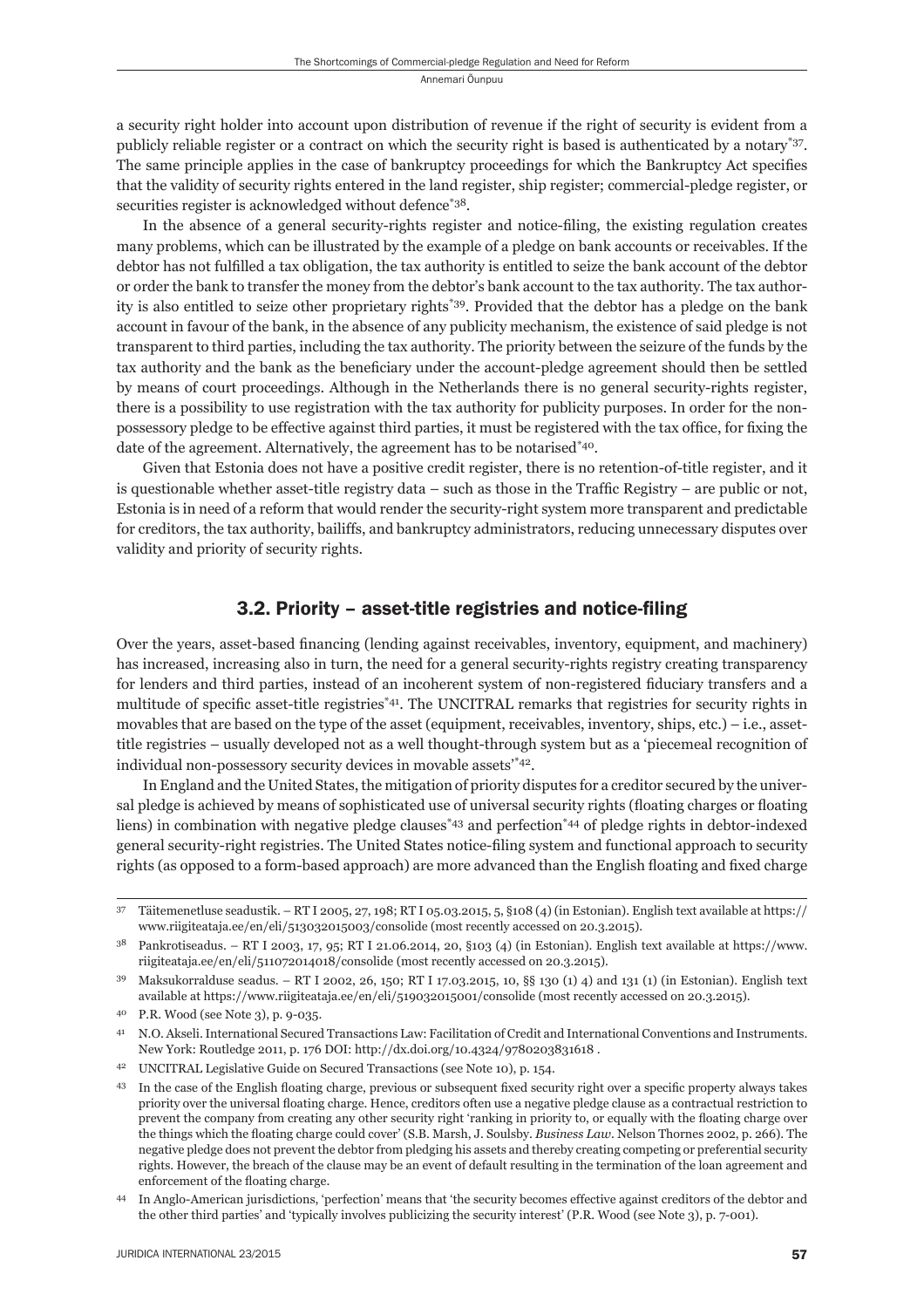system. The United States has a 'unitary' security right, regardless of the form of the transaction (retention of title or pledge), with the security right made effective against third parties via a notice-filing system\*45. Central registry systems have so far not been widespread in Europe. One of the European countries recently adopting amendments along the lines of the regime in the United States is Belgium, which made substantial amendments to its Civil Code in May 2013. In its new form, the law allows for a pledge over any movable asset (present and future, as a pool or separately), with the possibility of publicising the pledge either by taking possession of the asset or by registering the pledge in the central National Pledge Registry. Ranking and priority in this system depend on the date of filing or the date of taking possession (with the latter possibility considered to cause disputes)<sup>\*46</sup>.

In England, registered fixed charges have priority over the floating charge, meaning that a general pledge is always subordinated to a specifi c pledge. This is a risk that the general pledge holder has to take into account as inherent risk deriving from the nature of a general pledge and is therefore considered to be 'part of the ordinary course of business'\*47 – a risk that the Estonian legislator and the Supreme Court have so far often refused to see as a natural part of the commercial pledge. Said risk could be significantly mitigated if Estonia had a central register for retention of title and non-possessory pledges, together with a priority system making the priority dependent on the date of publicity notice in the central register. Of course, the system needs to be combined with the existing public registries, such as the Traffic Registry and the central securities register. All in all, a central register for pledges over movables would significantly improve the chances of a commercial pledge holder being able to react to breach of a negative pledge clause (a clause also used in Estonian banking practice).

# 4. Enforcement

The Supreme Court has found that a notarised commercial pledge agreement cannot be an enforcement instrument within the meaning of the term's usage in the Code of Enforcement Procedure. In order to enforce the pledge agreement and sell the assets, the creditor has to turn to the courts for the necessary approval. The main reason for limiting the out-of-court enforcement possibilities with the commercial pledge, in the view of the Court, is related to the floating nature of the pledge object. In the event of enforcement it would be unclear which assets are covered by the commercial pledge and subject to sale. Also, the debtor would have to bear the burden of disputing the rightfulness of enforcement, as the creditor does not need any pre-enforcement court approval\*48. In practice, before the Supreme Court gave its view in 2014, creditors and debtors often concluded notarised agreements containing enforcement clauses without any indication from the notaries or lower-instance courts that these agreements would not qualify as enforcement documents\*49.

The UNCITRAL guide refers to the fact that negotiations with the debtor company on a debt-restructuring plan take place against the backdrop of the secured creditor's right to enforce the security right and initiate bankruptcy proceedings in the case of debtor default. Hence, when the enforcement right of the secured creditor is weak (entailing costly and time-consuming civil litigation to enforce the pledge agreement), the debtor is less likely to seek reorganisation solutions proactively and in the case of payment difficulties will stall as long as possible<sup>\*50</sup>. The EBRD Model Law on Secured Transactions emphasises that the right of enforcement relies first and foremost on self-help, meaning that the pledgee should have 'broad but

<sup>45</sup> According to Law Commission Consultation Paper 164 (see Note 36), p. 11. The English Law Commission has underscored three main principles of the notice-filing system: '(1) filing is not necessarily in relation to a specific transaction, but is a notice that a person has taken or intends to take a non-possessory security over a designated asset or class of assets; (2) the secured party can file a notice to protect the security interest either before or after the security is created, with priority normally going back to the time of filing of the financing statement; (3) to reduce the burden of filing, transaction documents are not filed and particulars to be filed are kept to a minimum', as it is left 'to a searcher to get the information she wants from the company or charge' (Law Commission Consultation Paper 164, pp. 61–62).

<sup>46</sup> E. Janssens (see Note 33), pp. 1−2.

<sup>47</sup> Law Commission Consultation Paper 164 (see Note 36), p. 33.

<sup>48</sup> Supreme Court Civil Chamber ruling 3-2-1-1-14, of 12.3.2014 (in Estonian).

<sup>49</sup> P. Varul *et al*. (see Note 6), p. 373.

<sup>50</sup> UNCITRAL Legislative Guide on Secured Transactions (see Note 10), p. 276.